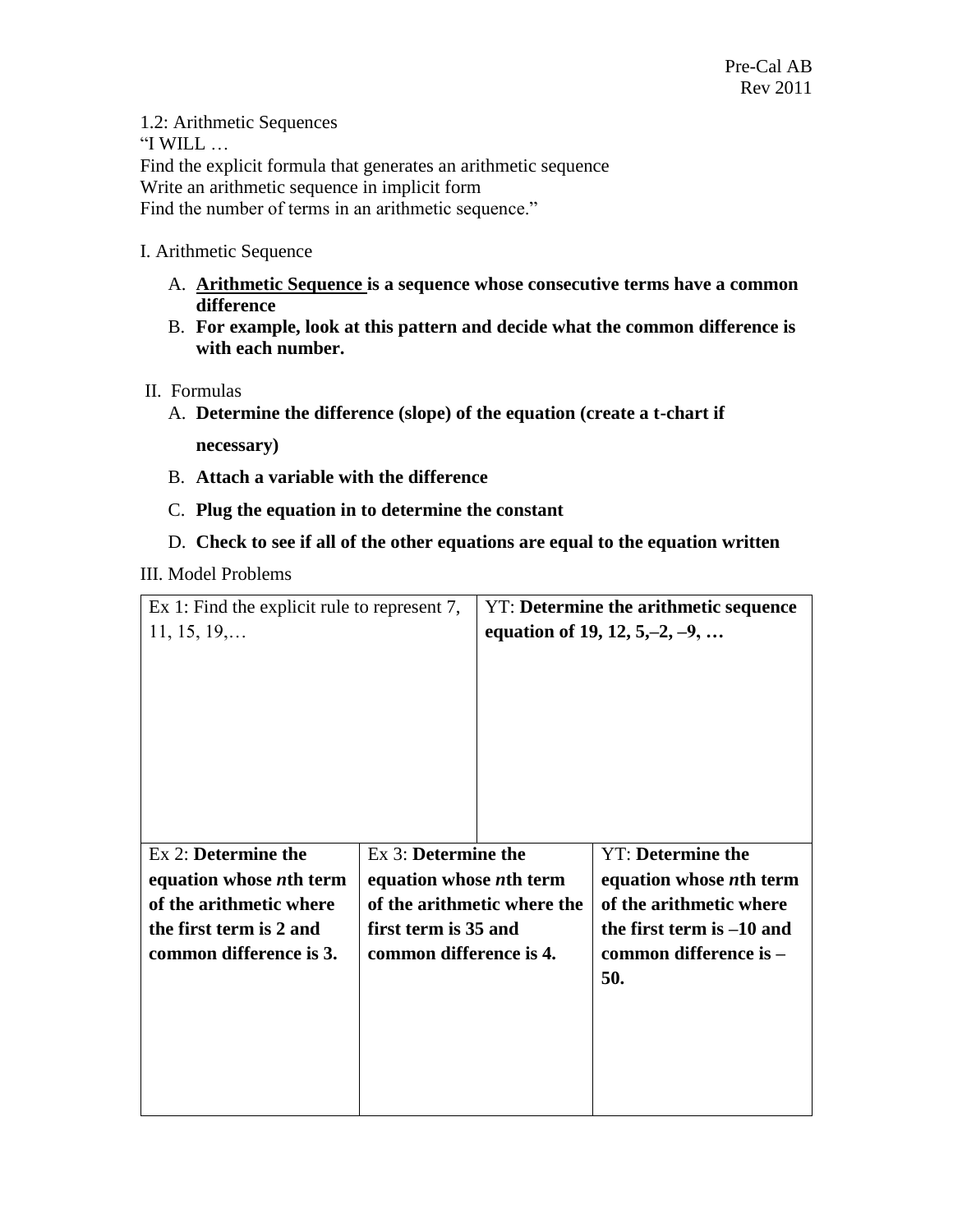| Ex 4: Determine the         | $Ex 5$ : If the common        | YT: If the common       |
|-----------------------------|-------------------------------|-------------------------|
| equation from an            | difference is 4 and the fifth | difference is 9 and the |
| arithmetic sequence and     | term is 15, what is the 10th  | 5th term is 73, what is |
| its first five terms from   | term of an arithmetic         | the 10th term of an     |
| the given equation, $a_n =$ | sequence?                     | arithmetic sequence?    |
| $12 + 7n$ . Determine the   |                               |                         |
| $20th$ term.                |                               |                         |
|                             |                               |                         |
|                             |                               |                         |
|                             |                               |                         |
|                             |                               |                         |
|                             |                               |                         |
|                             |                               |                         |

I. Key Terms

A. Arithmetic – There is a  $\frac{1}{\sqrt{1-\frac{1}{2}}}\frac{1}{\sqrt{1-\frac{1}{2}}\sqrt{1-\frac{1}{2}}\sqrt{1-\frac{1}{2}}\sqrt{1-\frac{1}{2}}$ 

(adding/subtracting) between any two terms.

B. Series – The \_\_\_\_\_\_\_ of a sequence. C. Sigma Notation: *last n first*  $\sum$  summand  $\sum$ . If you do not recognize the pattern,

you could plug in ALL the numbers from the bottom (first) to the top (last), evaluate each one, then add them up.

II. Sigma Notation:



## III. Formulas

A. Sum: 
$$
S = \frac{n(a_1 + a_n)}{2}
$$

B. Sigma form for arithmetic:  $\sum a_1 + d(n-1)$ 1 1 *k n*  $a_1 + d(n)$  $\sum_{n=1}^{n} a_1 + d(n-1)$ 

 $k$  is \_\_\_\_\_\_\_\_\_\_\_\_\_\_\_\_,  $a_1$  is \_\_\_\_\_\_\_\_\_\_\_\_\_\_\_\_,  $n$  is the index

(variable), and *d* is \_\_\_\_\_\_\_\_\_\_\_\_\_\_ \_\_\_\_\_\_\_\_\_\_\_\_\_\_\_\_\_\_\_\_\_\_\_\_\_\_\_.

C: Arithmetic Mean: 
$$
A = \frac{S}{n}
$$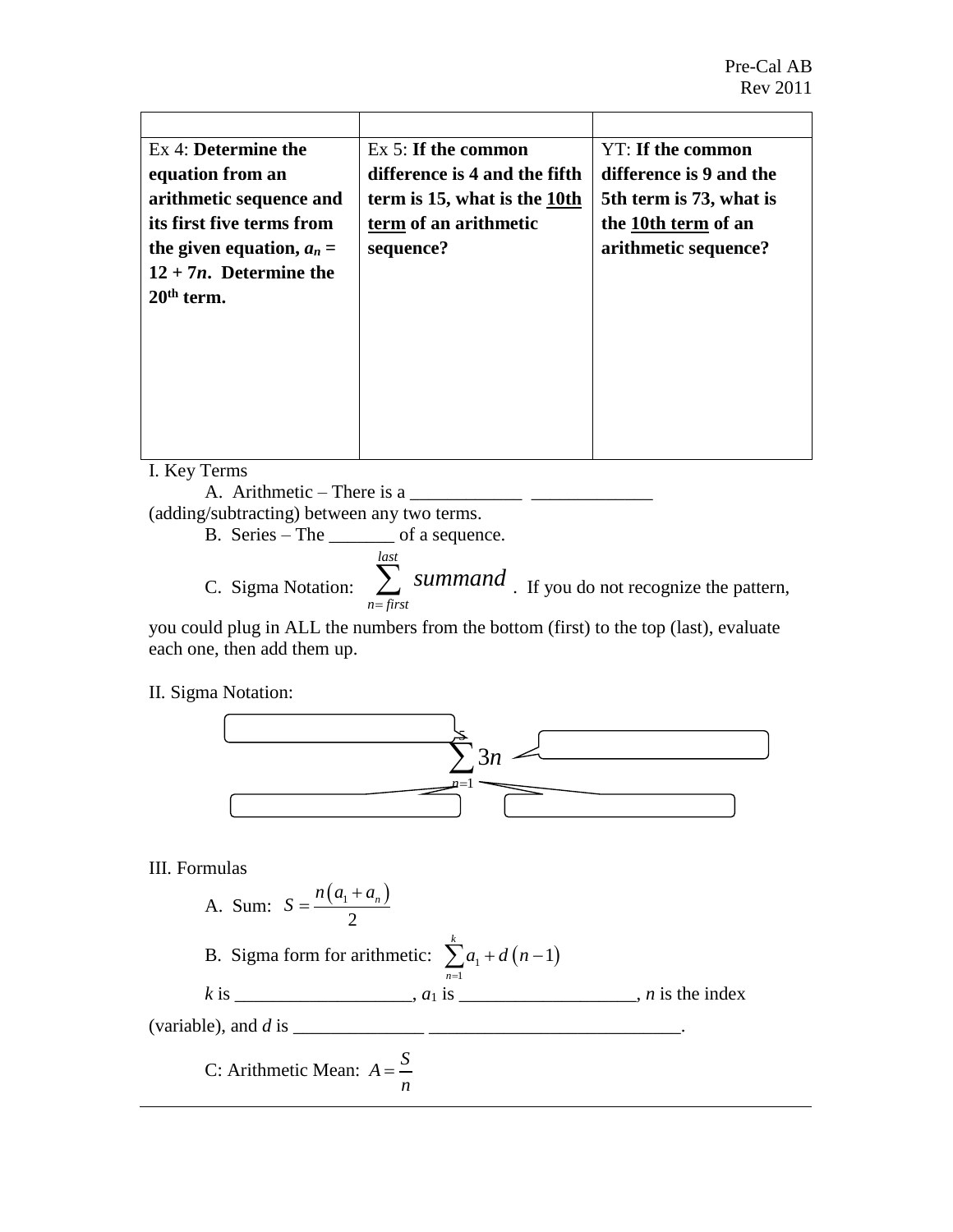| Ex 6: Find the following                             | Ex 7: Write in Sigma                    |                                                        | Your Turn: Write in Sigma            |  |
|------------------------------------------------------|-----------------------------------------|--------------------------------------------------------|--------------------------------------|--|
| sum, $1 + 3 + 5 + 7 + 9 + 11$                        | Notation, 4, 15, 26, , 301              |                                                        | Notation, 15, 11, 7, , -61           |  |
| $+13 + 15 + 17 + 19 + 21$                            |                                         |                                                        |                                      |  |
|                                                      |                                         |                                                        |                                      |  |
|                                                      |                                         |                                                        |                                      |  |
|                                                      |                                         |                                                        |                                      |  |
|                                                      |                                         |                                                        |                                      |  |
|                                                      |                                         |                                                        |                                      |  |
|                                                      |                                         |                                                        |                                      |  |
|                                                      |                                         |                                                        |                                      |  |
|                                                      |                                         |                                                        |                                      |  |
|                                                      |                                         |                                                        |                                      |  |
|                                                      |                                         |                                                        |                                      |  |
|                                                      |                                         |                                                        |                                      |  |
| Ex 8: Evaluate, $\sum_{n=1}^{\infty} 3k$             | Ex 9: Evaluate, $\sum_{k=5}^{8} 3k - 4$ |                                                        | Your Turn: Evaluate,                 |  |
|                                                      |                                         |                                                        | $\sum_{k=2}^{6} 2k + 1$              |  |
|                                                      |                                         |                                                        |                                      |  |
|                                                      |                                         |                                                        |                                      |  |
|                                                      |                                         |                                                        |                                      |  |
|                                                      |                                         |                                                        |                                      |  |
|                                                      |                                         |                                                        |                                      |  |
|                                                      |                                         |                                                        |                                      |  |
|                                                      |                                         |                                                        |                                      |  |
|                                                      |                                         |                                                        |                                      |  |
|                                                      |                                         |                                                        |                                      |  |
|                                                      |                                         |                                                        |                                      |  |
|                                                      |                                         |                                                        |                                      |  |
|                                                      |                                         |                                                        |                                      |  |
|                                                      |                                         |                                                        |                                      |  |
| Ex 10: Determine the amount of terms                 |                                         |                                                        | YT: Determine the amount of terms in |  |
| in this arithmetic series, $a_1 = 19$ , $a_n = 96$ , |                                         | this arithmetic series, $a_1 = 7$ , $a_n = 25$ , $S_n$ |                                      |  |
| $S_n$ (Sum) = 690                                    |                                         | $(Sum) = 10$                                           |                                      |  |
|                                                      |                                         |                                                        |                                      |  |
|                                                      |                                         |                                                        |                                      |  |
|                                                      |                                         |                                                        |                                      |  |
|                                                      |                                         |                                                        |                                      |  |
|                                                      |                                         |                                                        |                                      |  |
|                                                      |                                         |                                                        |                                      |  |
|                                                      |                                         |                                                        |                                      |  |
|                                                      |                                         |                                                        |                                      |  |
|                                                      |                                         |                                                        |                                      |  |
|                                                      |                                         |                                                        |                                      |  |
|                                                      |                                         |                                                        |                                      |  |
|                                                      |                                         |                                                        |                                      |  |
|                                                      |                                         |                                                        |                                      |  |
|                                                      |                                         |                                                        |                                      |  |
|                                                      |                                         |                                                        |                                      |  |
|                                                      |                                         |                                                        |                                      |  |